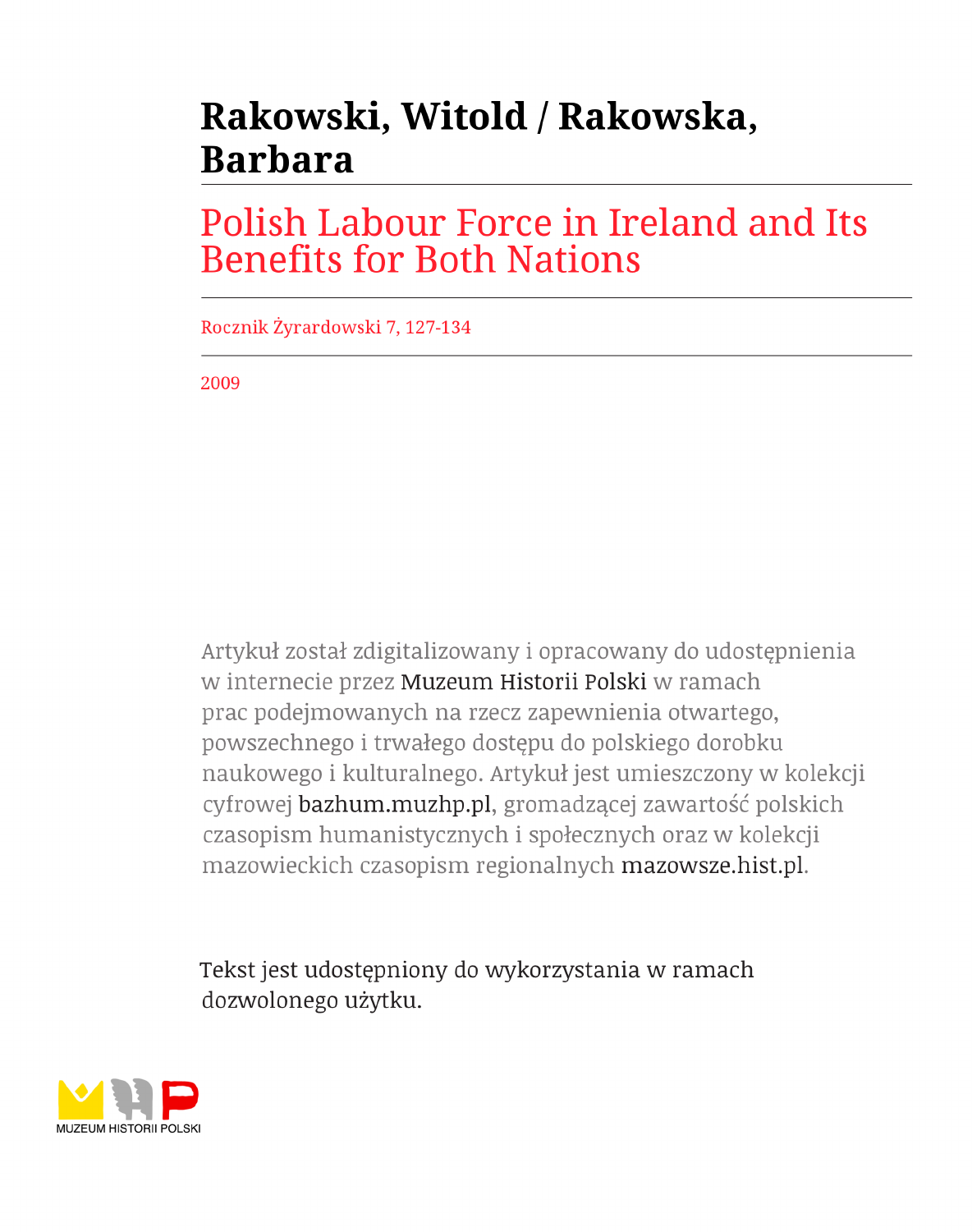### **Polish Labour Force in Ireland and Its Benefits for Both Nations**

#### **Introduction**

For centuries, Ireland remained a country to emigrate from, yet towards the end of  $20<sup>th</sup>$  century, owing to dynamic economic growth, it became a haven for job seekers from other countries. Following Poland's accession to EU structures on 1 May, 2004, and Ireland opening its labour market for the Polish, the country became a preferred destination for those who sought either short- or long-term employment. Hihg unemployment rates recorded between 2000 and 2006 (15-20% average, and over 30% in certain areas), drove employable Polish labour force to look for sources of income abroad. Estimates have it that Ireland has become the third major destination for job seekers, (the UK being the first having over 700,000 Polish immigrants, and Germany the second with some 500,000) now being a haven for between 200–250,000 worforce. Despite the economic downturn hitting both EU and Ireland, the country is still seen as a very attractive place to live and work, much more than the job-seekers homeland, Poland. This can result from the following factors:

- 1) despite the crunch that has affected both Poland and Ireland, it is still easier for the Polish to find employment in Ireland than in Poland.
- 2) while wages are higher in Ireland, and so are costs of living, one can put aside more money than in Poland.
- 3) social security is better in Ireland.
- 4) an Irish employer is typically friendlier to a Polish employee than his Polish counterpart.
- 5) Irish employers seem to appreciate Poles' adaptability to changing environments.

Apart from the above mentioned motives, immigrant workers from Poland want to explore the country, experience different professional relationships and improve their language skills.

A considerable proportion of Poles working in Ireland for a few years, particularly those in the construction sector, return to Poland, yet the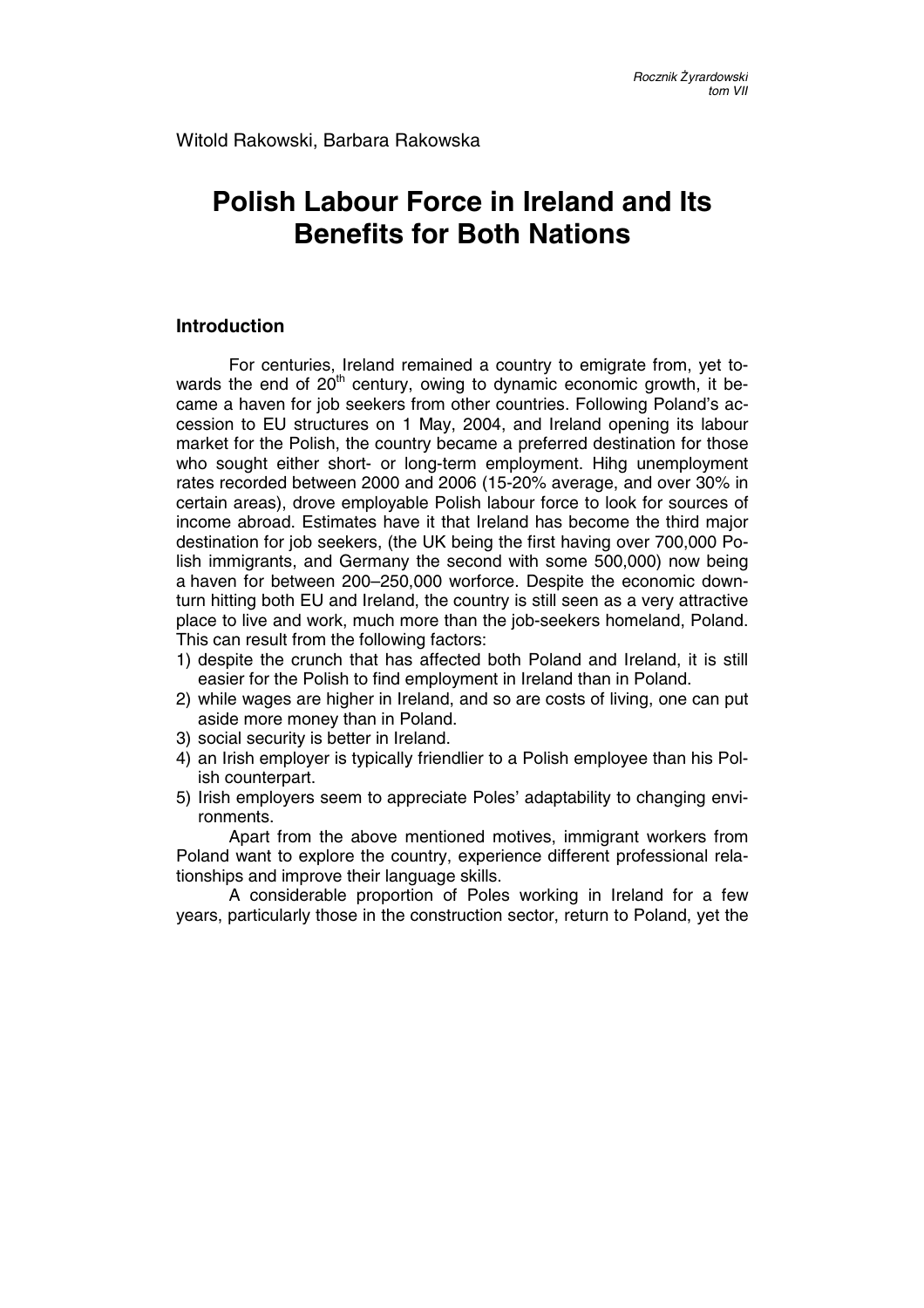influx into Ireland continues and the newcomers are prepared to take jobs that are unattracive to the Irish. Unfortunately for the comers, such jobs are far less demanding, usually below the newcomer's qualifications and expectations at the time of departing Poland. What seems to be the main force still driving Poles to Ireland is not simply finding better employment and thus source of maintenance, but the opportunity to make substantial savings to subsequently invest them, as the 2008's survey carried out amongst Poles living in Ireland shows. The sample group was not numerous (only 104 persons, 41 men and 63 women), yet it gives a picture of the Polish on the labour market in Ireland. The objective of the study was to obtain information about the nature of jobs, incomes, savings made and tentative plans to extend the stay on the Emerald Island.

#### **Profile of Respondents**

Before the authors move on to present the findings of the poll carried out in October, 2008, they briefly describe the population of the respondents in the survey.

The majority of the comers from Poland are young people: 70% of the male, and 60% of the female respondents are under 30 years of age, whereas only 10% of the male and 5% of the female respondents were over 40 years old. Consequently, 30% of men and 33% of women were single (i.e. never married). The proportion of legally married men was 38%, for legally married women the figure was 40%. Some 30% of men and 25% of women lived with a partner (concubinate/ common law marriage). 20% of men and 25% of women held academic qualification, and a negligible 2% completed elementary schools. The above statistics prove that that the incoming Poles can boast high professional/ academic qualification. Prior to coming to Ireland 18% of the polled were residents of rural areas.

#### **Reasons for Leaving Poland**

The dedisions to move outside the homeland have to be looked at not only in the bearings of what attracts and pushes away, but also in what restrains and repels a would-be migrant. The restraining factors can be e.g. the family, close ties with the local community, while the repelling factors can be the new, in fact, alien social environment of the target country, distances and the risk of not finding employment. However, the factors that push away a potential migrant are usually those prevailing in his/her community, e.g. shortage of jobs, low wages or, more and more often, difficult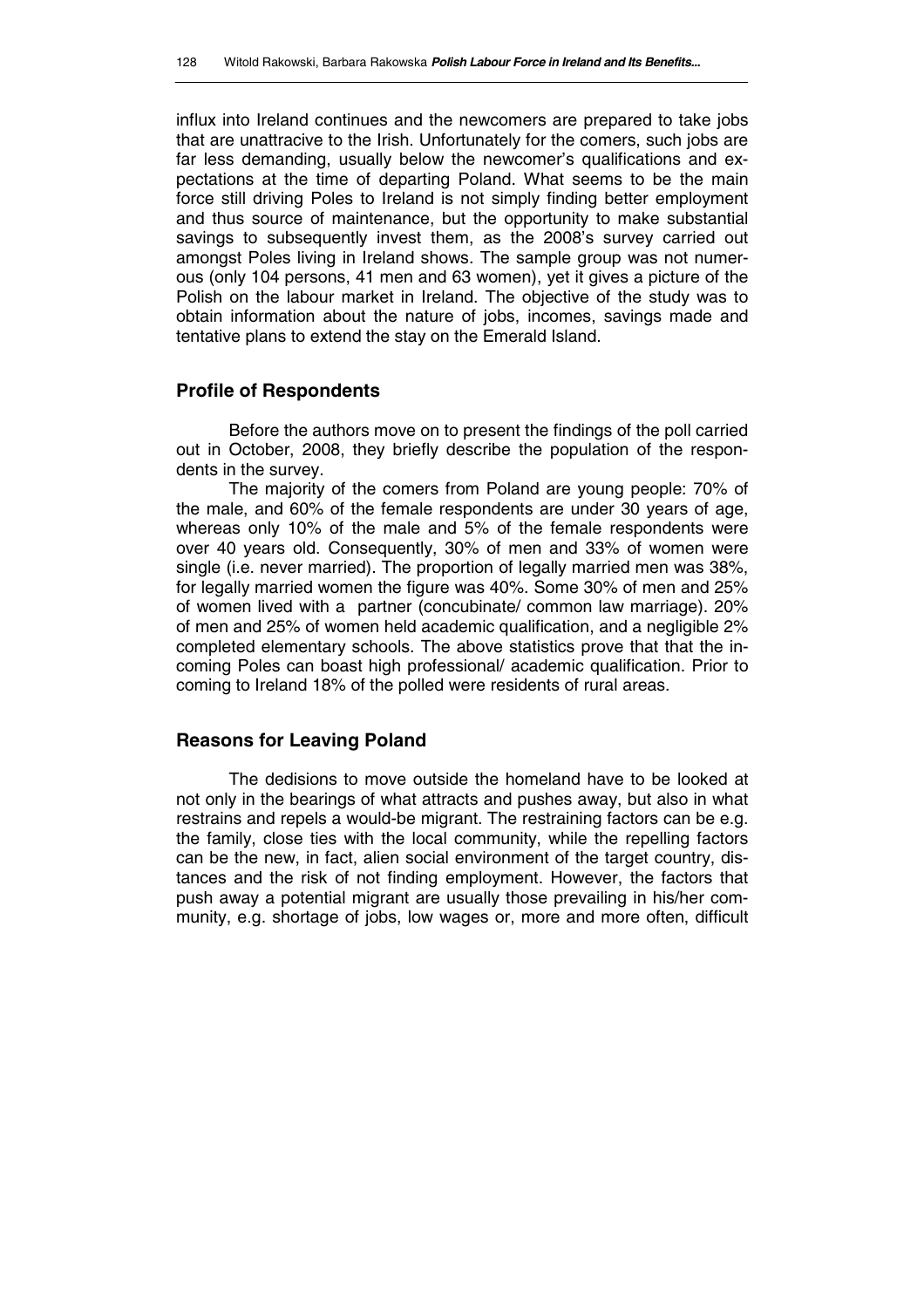relationships between colleagues in the workplace, or wtithin his/her family. Yet these factors play a role when for the potential migrant there is not only an opportunity to find any job, but a better-paid one. In addition, there is excitement to meet new environments, both social and natural, and for a considerable number of leavers there is the chance to improve language skills and gain new experience. Before leaving for Ireland, just over a half of the respondents had employment (58% of men and 53% of women), one in four men, and one in eight women were jobless, and 17% of men and 34% of women only just graduated from a university. For them, the main reasons to emigrate were high unemployment in Poland at the time, low wages (some 30% gave these reasons), litle if any perspectives for personal and professional development ressulting in finding an interesting and challenging job (28%). Occasional stronger family attchments caused that a number of Poles left for Ireland to live with a close relation.

#### **Sources of Information on Possibilities of Leaving**

Since the main reason for migration to Ireland was perspectives of employment (92% of respondents), the pivotal factor was information about opportunities and ways to get there. 55% of respondents said that for them the key source of such information were friends and acquaintances, for 29% it was the more distant family/ relatives, 8% trusted the Internet and another 8% researched the press. The first job in Ireland was usually found with the help of friends, acquaintances (for 47%), but 39% found their first job on their own.

#### **Duration of Stay, Type of Employment and Job Satisfaction**

Half of the respondents have stayed in Ireland for between one-andhalf to three years, the next 11% for over three years, the same figure is for those who have stayed less than six months, and another 11% represents those whose duration of stay ranged between six months and one year. Generally, men have staued longer than women, as they were the ones to blaze the trail, and once their situation became stable, they were joined by their spouses (often bringing the children), or partners.

One in four of those in employment had some clerical jobs (more women than men, though), 16% worked in food and beverage services, 5% looked after children (as babysitters) or accompanied and assisted elderly persons (OAP's). Another 7% were self-employed, but the most (46%) did labour jobs, including menial ones. At the time of the survey, half of the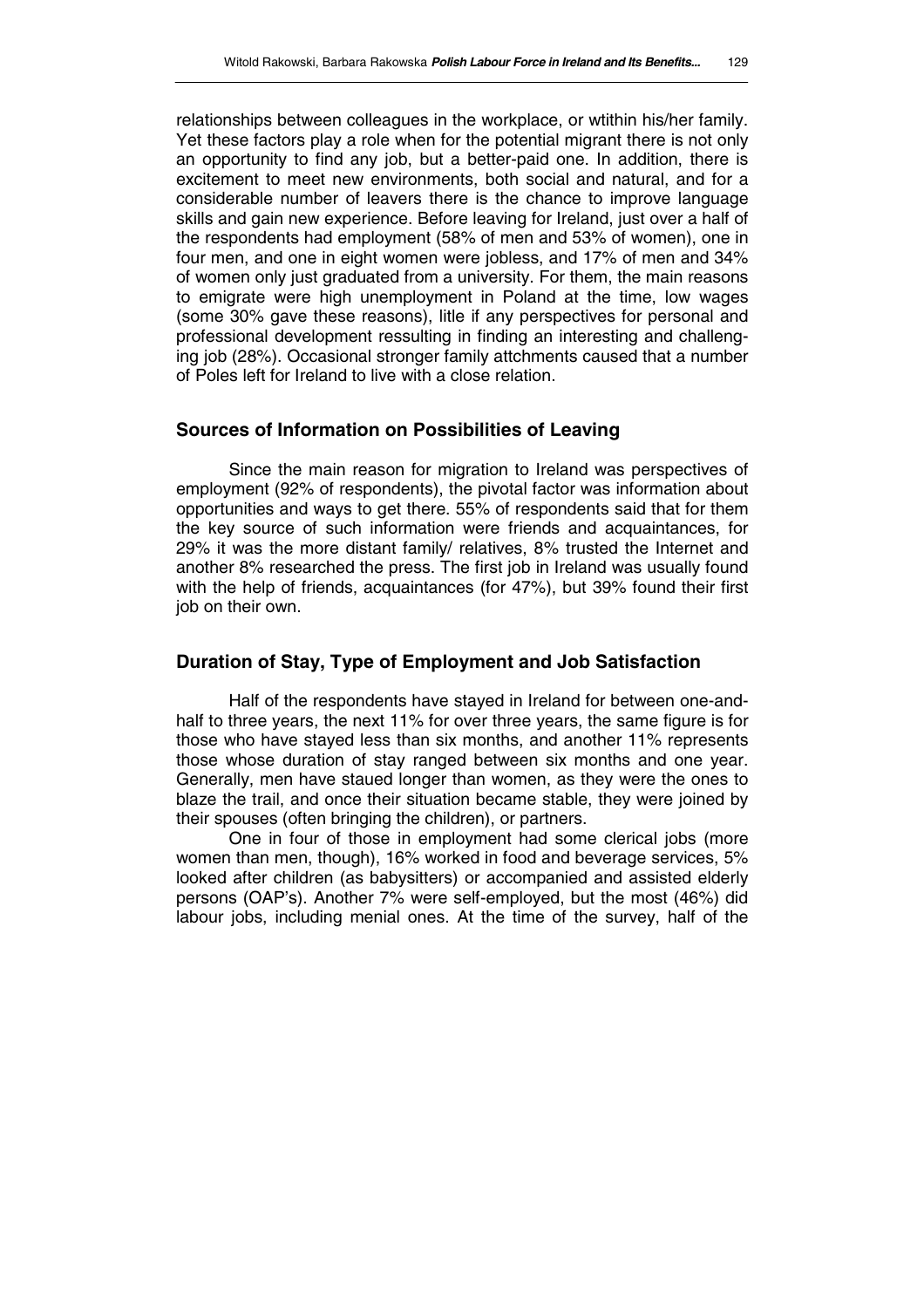respondents were in different type of employment than their first one, on arrival in Ireland. 23% were very satisfied with their jobs, 50% were just satisfied, only 8% expressed some comments indicating dissatisfaction, and the remaing 19% were unable to give a definite opinion. Also the professional relationships in the workplace were assessed as either good or positive. For 33% the atmosphere at the workplace was very good, for 50% it was good, for 13% it was satisfactory, and only 4% voiced negative opinions. 73% of the respondents were happy to be in Ireland, and only 3% were disappopinted. Some 24% were unable to give a definite response.

#### **What are Poles Particularly Pleased With?**

First and foremost, the source of satisfaction is the wages and the type of work done. Apart from these, the following reasons are mentioned:

- 1) life in Ireland is easier than in Poland, basically because it is far simpler to set up and incorporate one's own business, to obtain and register a car; the office personnel are really helpful, and the tax return procedures are clear and easy to follow.
- 2) while in Ireland, they feel that during one year there they have achieved more than they would have achieved in Poland for several years.
- 3) opportunities for personal and professional development are wider.
- 4) intrepersonal communication and work relationships are friendlier.
- 5) Life is generally easier, and less stressful.
- 6) in case of a failure in business, the state provides better social and economic security.

#### **Respondents Companions**

Those who have stayed in Ireland for over a year are usually accompanied by their failies, relation, friends or acquaintances. This prevails in female part of the Polish community in Ireland. The household patterns are:

1) 33% men and only 12% women live alone.

| 2) the whole nuclear family (spouses+children) 8% men 4% women |     |       |
|----------------------------------------------------------------|-----|-------|
| 3) with the spouse                                             | 16% | 29%   |
| 4) with siblings                                               | 8%  | 19%   |
| 5) with parents                                                | 3%  | $2\%$ |
| 6) with relatives                                              | 3%  | 16%   |
| 7) with fiance / fiancée                                       | 8%  | 7%    |
| 8) with friens/ acquaintances                                  | 21% | 11%   |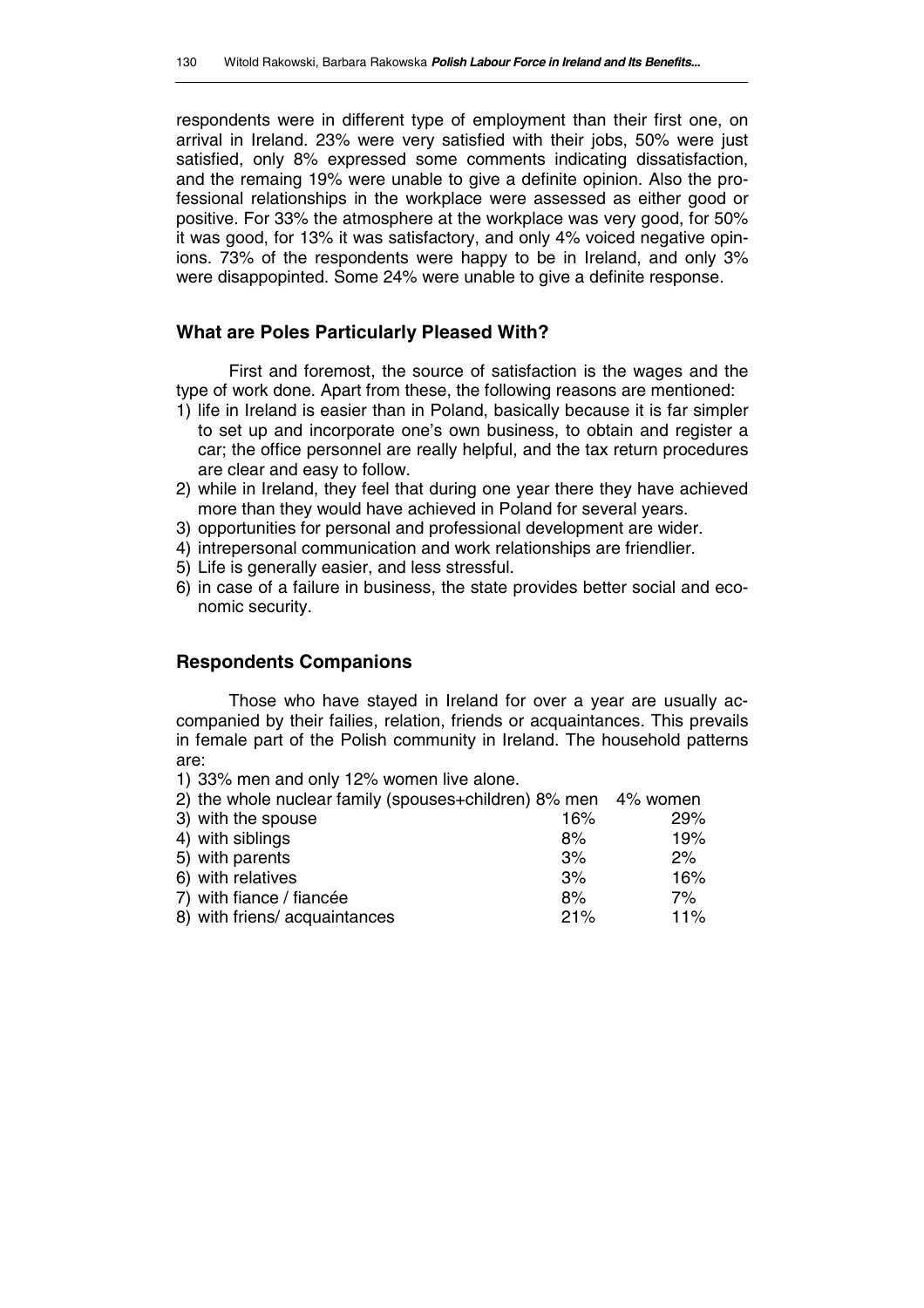Over 73% of respondents keep in close contact with their compatriots in Ireland, while only 26% rarely meet up with other Poles.

#### **Intentions**

As many as 13% percent of respondents have decided to stay in Ireland permanently; the group consisted of more women than men, as Polish women tend to marry Irishmen more often than Polish man maryy Irishwomen. Over 70% percent of the respondents intended to stay in Ireland for at least a year or longer, while 17% either have different plans, or are undecided. The opinion poll carried out in February, 2009, when the economic downturn was already hitting Ireland, showed that almost 67% of respondents had already been affected in terms of shorter hours of work, loss of jobs,or lower pay, yet they still intended to stay in Ireland saying that it is a safer and more stable place than Poland.

#### **Income, Cost of Living and Savings Made**

As the main objective of Polish migrants in Ireland is employment that enables them not only to maintain themselves, even in the reality of comparatively higher costs of living, but also to make savings, it is worth looking at the incomes earned by the polled ones, and subsequently, use the findings to formulate more general conclusions related to the transfer of money from Irelan to Poland. Although, culturally, an open question about a person's income is considered to be a sensitive issue, it this research all the polled ones who were in employment did not hesitate to provide information on their net incomes that they, or their families have at the disposal.

Out of the 104 surveyed, 95 were in work and marked their income in the brackets given in the questionnaire. 57 family members staying in the same household as the polled ones were also in work. Most respondents (44%) and their family members (30%) earned an average monthly income of between  $\epsilon$  1,501 and  $\epsilon$  2,000, but there were also some receiving less than  $€1,000$  or evem more than  $€4,000$ .

Information obtained in the survey made it possible to estimate net monthly incomes of 95 respondents and stands as follows:

| 1) 95 respondents, approximately                                               | € 174,700 |
|--------------------------------------------------------------------------------|-----------|
| 2) income of 57 members of their families                                      | € 135,900 |
| total:                                                                         | € 310,000 |
| 3) cost of maintenance (food, accommodation, transport etc) $\epsilon$ 110,000 |           |
| 4) savings made (rounded)                                                      | € 200,000 |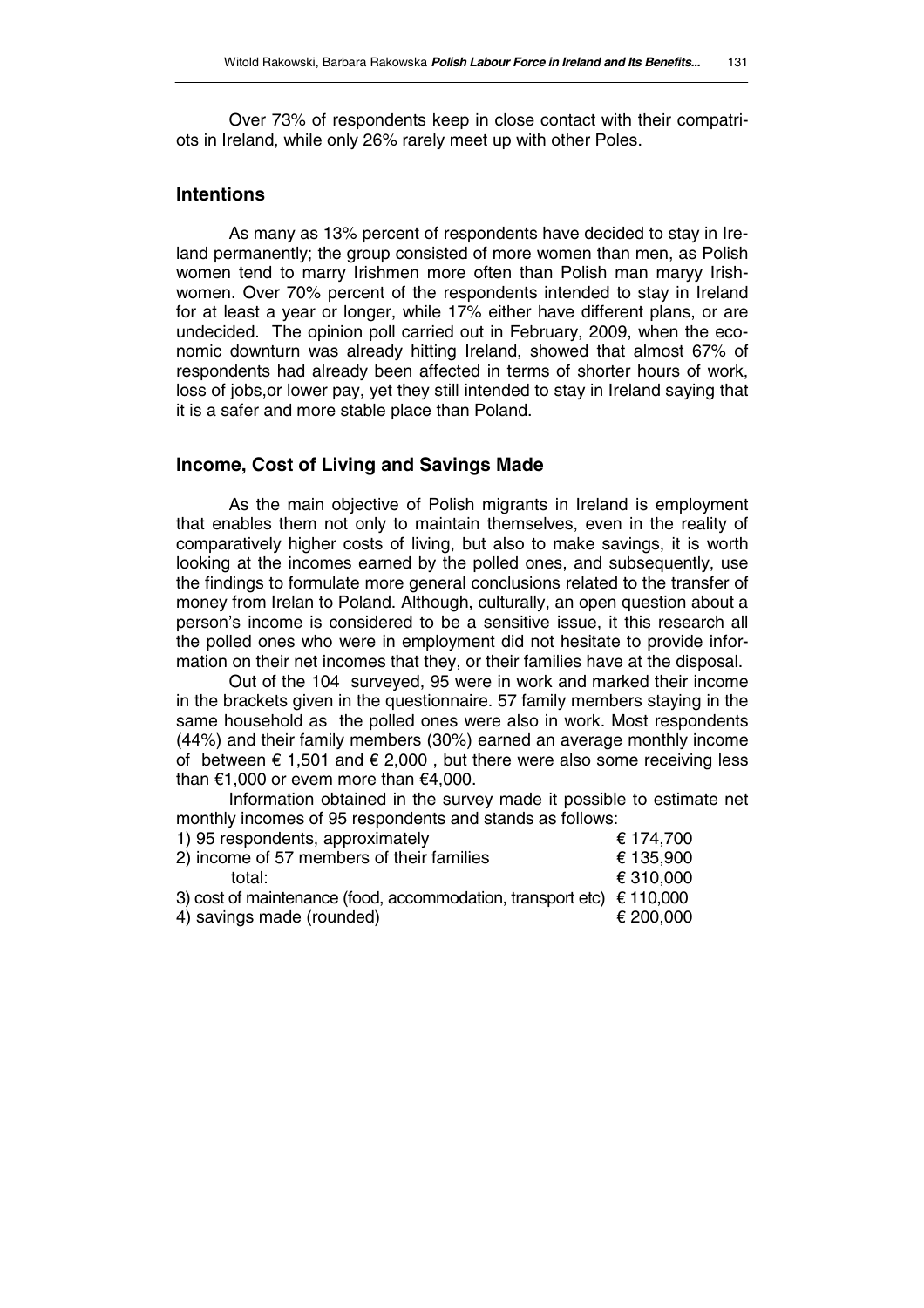Average monthly income of a respondent was  $\epsilon$  1,839; for men it was € 2,115, for women €1,646, and for the family members of the respondent it was € 2,384 and € 2,150 for men and women respectively. Average monthly savings made by a person in employment was  $\epsilon$  1,320. Out of the polled, 84% declared that they have savings, and 15% of the group sends part of their savings to Poland on a monthly basis, 45% do it every, now and again, and only 5% said they cannot afford to transfer any savings.

The respondents intend to allocate their savings to:

| 63% |
|-----|
| 5%  |
| 12% |
| 2%  |
| 5%  |
| 2%  |
| 5%  |
| 8%  |
|     |

Let us now try to estimate net annual income of Poles residing in Ireland in two versions. Version One - 150,000 are in work, Version Two - 200,000 in work and their average net montly income is  $\epsilon$  2,000.

| For Version One: | 150,000 x € 2,000 = € 300m, |
|------------------|-----------------------------|
| For Version Two: | 200,000 x € 2,000 = € 400m. |

| Thus annually:   |                        |
|------------------|------------------------|
| For Version One: | € 300m x 12 = € 3,6 bn |
| For Version Two  | € 400m x 12= € 4,8 bn  |

If savings account for only half of these aamounts, they should be  $\epsilon$ 1.8bn, or  $€$  2.4bn respectively. If we assume that at least half of the savings is transferred to Poland, i.e. € 900m or  $€ 1.2$ bn, respectively, and the average rate of exchange of the zloty to the euro stands around 4 to 1, it yields PLN 3.6bn or PLN 4.8bn per year. The total of the savings can provide sufficient support for between 250,000 and 300,000 people in Poland. The other half of the savings can be allocated to investments such as a house or a flat. The PLN 3.6bn is enough to acquire ca 515,000 sq.m of living area at the average PLN 7,000 for a square metre. Assuming that a typical flat is about 70 sq.m, some 7,300 flats could be purchased with this money. In view of the fact that a considerable proportion of Polish migrants to Ireland has stayed there for four years one can easily imagine the size of the daily flow of money from Ireland to Poland, and how these financial not only means stimulate the domestic demand in our country, but also generate demant for transport services (air, road and telecommunications).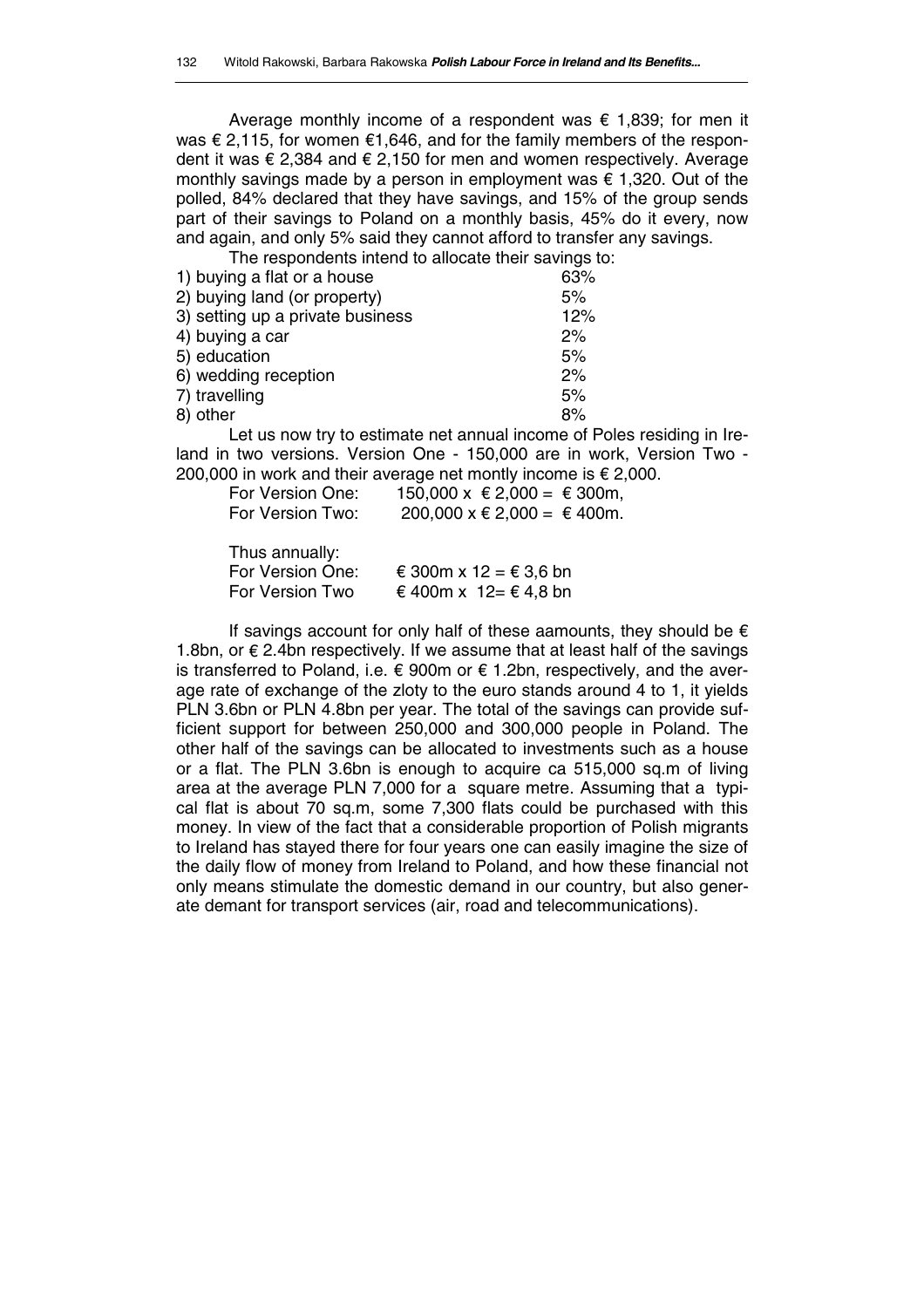#### **Conclusions**

There is no doubt that Polish workforce in Ireland contributes to the increase in the GDP of this country, and by stimulating local demend for goods and services, let alone renting accommodation, it also helps to mitigate the impact of the economic downturn. Without this numerous population of migrants from Poland, and the demand it generates, the Irish would perish much harder. Even though some Irish see Poles as competition on the local job market, occasioning some hard feelongs and prejudice, the managerial and executive personnel say that Poles are more creative that the local population an prefers to employ them. This gives grounds to some conflicts. However, the issue should be looked into in more thoroughly and from various angles.

Without Poles working in Ireland, this country would be poorer, and without employment opportunities for Poles in Ireland, so would be Poland.

If we assume that in 2008 Ireland's GDP stod at € 180bn, and it was produced by 2.63m of workforce, then the contribution of an average worker to the GDP was  $\epsilon$  68,000. This means that the output of the 150,000 Polish workforce was about € 13bn, of which only € 3.6 bn was retained by Poles. The remaining part, costituting twice as much as the proportion retained, remained in the hands of the Irish. We can therefore state that output of Polish workforce in Ireland contributes far more to the increase in the wealth of Irish citizens than it does to Poland, as 62% of the GDP remains in the hands of the Irish state.

The final conclusion is that bilateral co-operation is crucial for both nationalities as Ireland, being the richer, facilitates the flow of capital into Poland, and the Irish, in turn, become owners of businesses, service companies, banks,or land, let alone property developers and traders. In this way the two countries, so distant not so long ago, are now becoming closer. This is best reflected by increasing numbers of new Polish-Irish friendships and marriages, not to mention the travel.

#### **Praca Polaków w Irlandii i płynące z niej korzyści dla obu narodów**

#### **Streszczenie**

Na podstawie przeprowadzonych badań ankietowych w 2007 i 2008 roku wśród Polaków pracujących w Irlandii i Londynie autorzy przedstawiają: – powody wyjazdów z Polski,